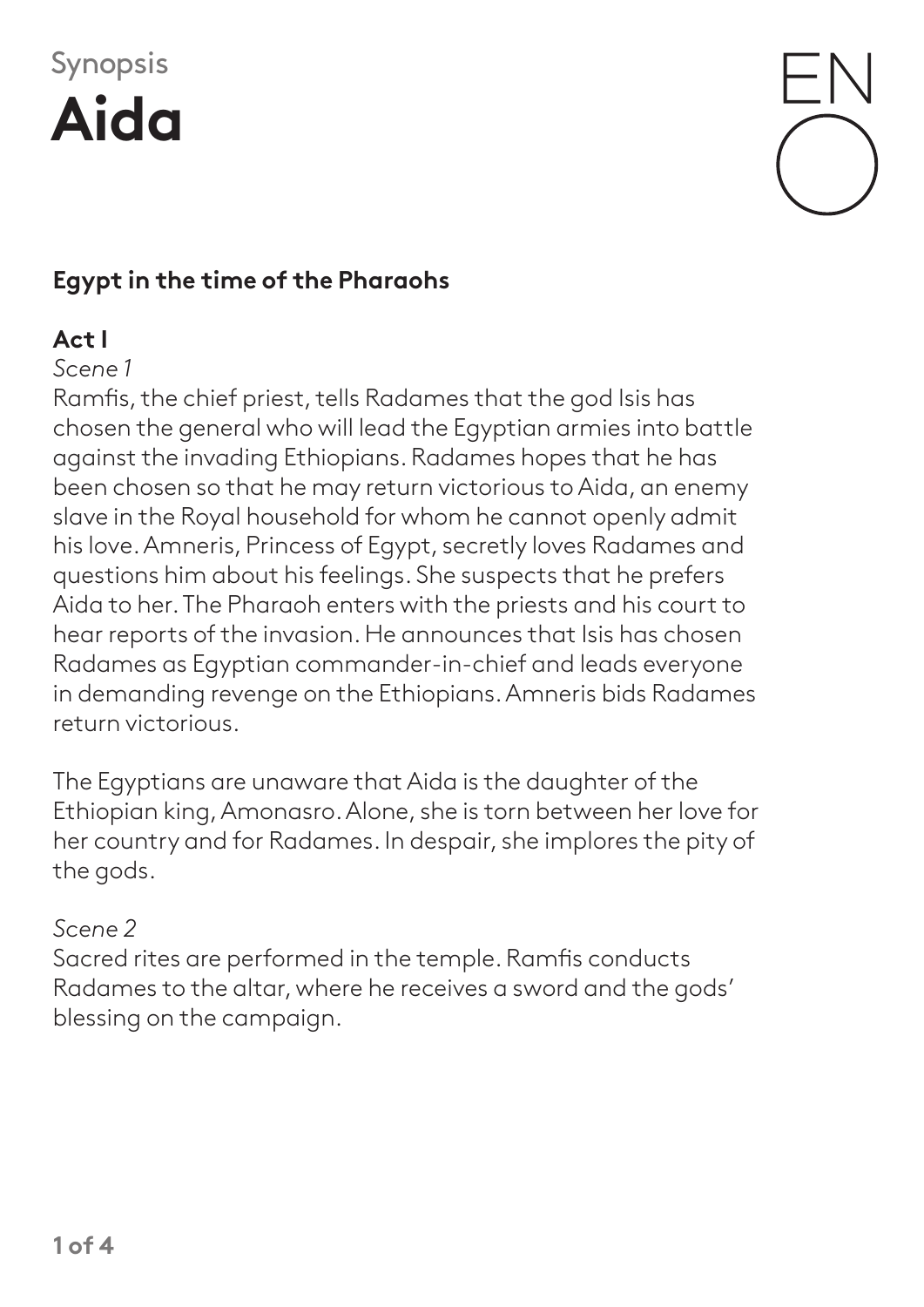# Synopsis **Aida**

### **Act II**

#### *Scene 1*

Amneris prepares for the celebrations to welcome back Radames. Slaves dance for her amusement until she dismisses them at Aida's approach. Amneris tells Aida that Radames has been killed in battle. Aida's grief at this news turns to joy when Amneris admits that she lied about Radames's death in order to trick the slave girl into admitting her love. Amneris has confirmed her suspicion that Aida is her rival. After threatening Aida, Amneris departs for the festivities.

#### *Scene 2*

The Egyptians have won the war and a triumphal procession celebrates Radames' victory. Amneris crowns him victor, and the Pharaoh offers him any reward he may name. Radames asks for the Ethiopian prisoners to be summoned. Aida recognizes among them her father; he is disguised as a captain and warns her not to reveal his true identity. He pleads for his fellow captives' lives, but Ramfis and the priests demand their death. Radames, however, requests freedom for the Ethiopians as his reward. The Pharaoh agrees to the compromise suggestion that Aida and her father should be retained as hostages. He then presents Radames with the hand of his daughter, Amneris, and the promise that he will one day rule as Pharaoh. Amneris exults at this unexpected turn of fortune, while Radames and Aida despair.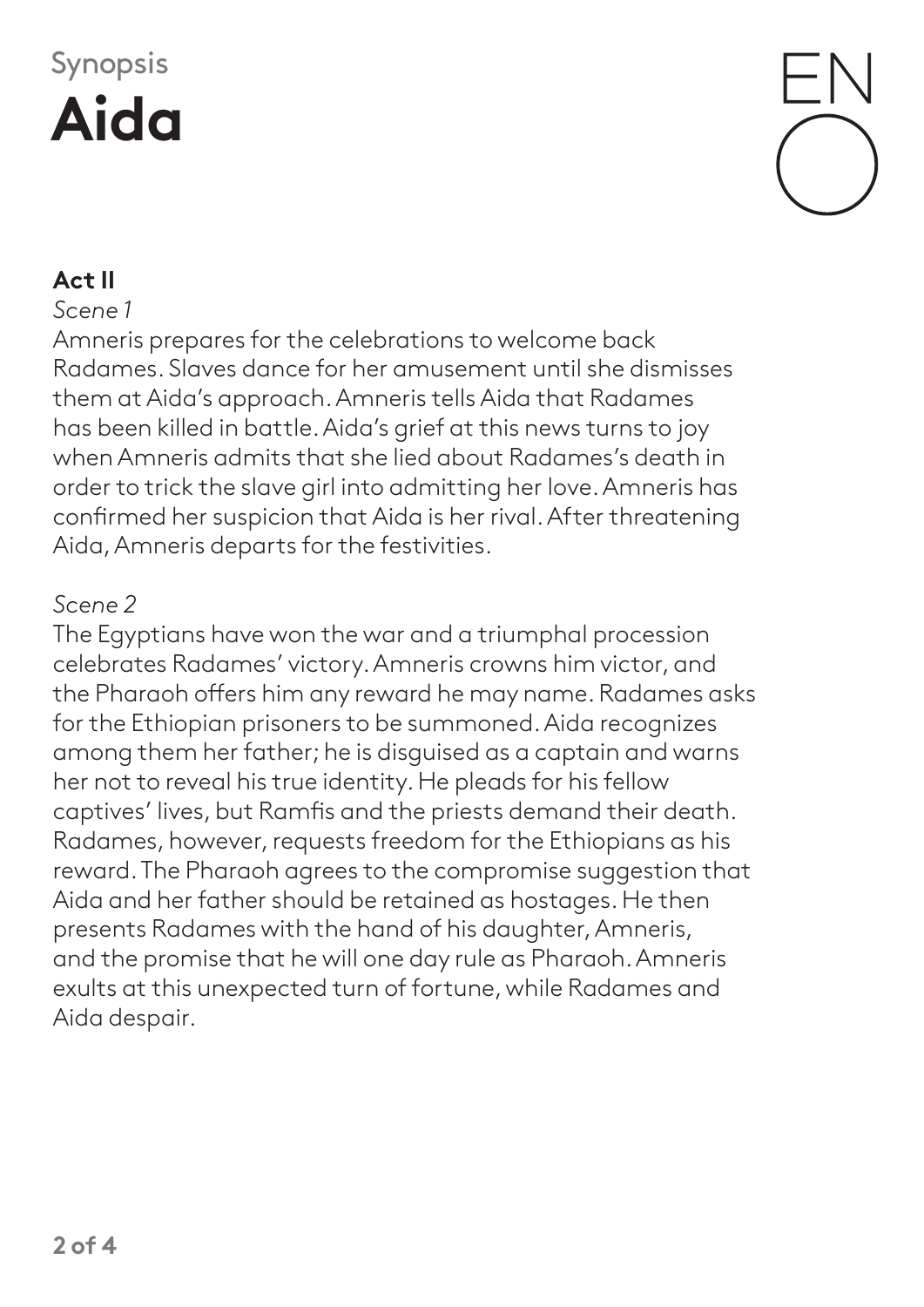# Synopsis **Aida**



## **Act III**

On the eve of her marriage, Amneris is taken by Ramfis to pray in the temple of Isis. Radames has chosen a place nearby for a final rendezvous with Aida, who dreams of her homeland while she waits for him. Her thoughts are interrupted by her father, who demands that she discovers the line of attack by which Radames will make the next Egyptian assault.

When Radames arrives Aida suggests to him that he does not love her enough to leave Egypt and live with her in Ethiopia. When at first he refuses, she points out that she and her father are certain to be executed if they remain in Egypt. He therefore agrees to flee with her and she asks him which route they should take to avoid the Egyptian troops. He tells her, whereupon Amonasro steps forward and reveals his true identity. Radames is appalled that he has unwittingly betrayed his country, and now refuses to escape with them. Amneris and Ramfis emerge from the temple. Amonasro moves to attack Amneris but Radames prevents him, and Amonasro and Aida escape. Radames gives himself up to Ramfis.